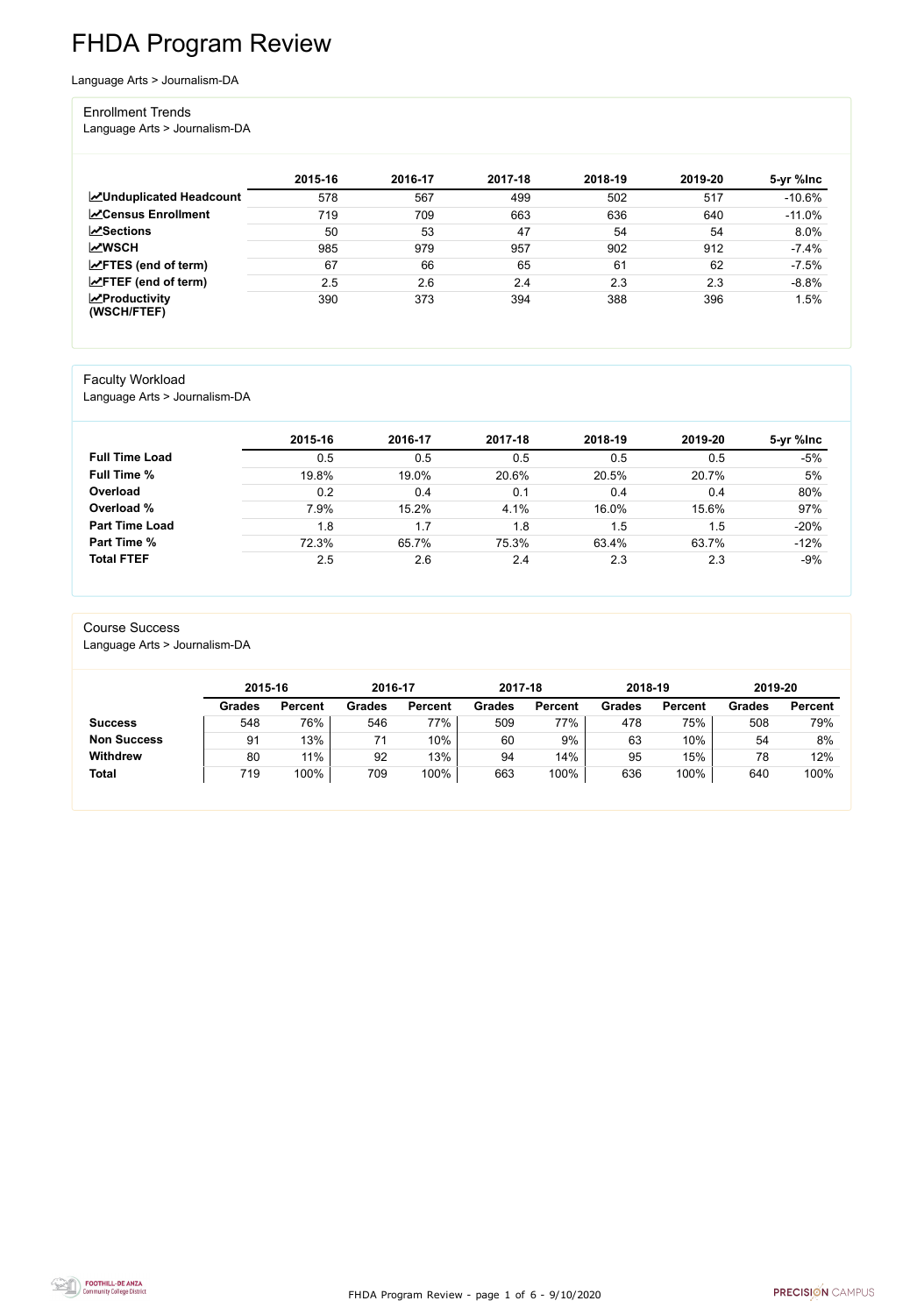FHDA Program Review - page 2 of 6 - 9/10/2020



### Course Success for African American, Latinx, and Filipinx Students

#### Course Success for Asian, Native American, Pacific Islander, White, and Decline to State Students

|                    |               | 2015-16        |               | 2016-17        |                | 2017-18        | 2018-19       |                | 2019-20       |                |
|--------------------|---------------|----------------|---------------|----------------|----------------|----------------|---------------|----------------|---------------|----------------|
|                    | <b>Grades</b> | <b>Percent</b> | <b>Grades</b> | <b>Percent</b> | <b>Grades</b>  | <b>Percent</b> | <b>Grades</b> | <b>Percent</b> | <b>Grades</b> | <b>Percent</b> |
| <b>Success</b>     | 253           | 73%            | 236           | 72%            | 226            | 71%            | 179           | 70%            | 218           | 74%            |
| <b>Non Success</b> | 55            | 16%            | 39            | 12%            | 4 <sup>1</sup> | 13%            | 33            | 13%            | 33            | 11%            |
| <b>Withdrew</b>    | 37            | 11%            | 51            | 16%            | 51             | 16%            | 44            | 17%            | 45            | 15%            |
| <b>Total</b>       | 345           | 100%           | 326           | 100%           | 318            | 100%           | 256           | 100%           | 296           | 100%           |

|                    | 2015-16       |                | 2016-17       |                | 2017-18       |                | 2018-19       |                | 2019-20       |                |
|--------------------|---------------|----------------|---------------|----------------|---------------|----------------|---------------|----------------|---------------|----------------|
|                    | <b>Grades</b> | <b>Percent</b> | <b>Grades</b> | <b>Percent</b> | <b>Grades</b> | <b>Percent</b> | <b>Grades</b> | <b>Percent</b> | <b>Grades</b> | <b>Percent</b> |
| <b>Success</b>     | 295           | 79%            | 310           | 81%            | 283           | 82%            | 299           | 79%            | 290           | 84%            |
| <b>Non Success</b> | 36            | 10%            | 32            | 8%             | 19            | 6%             | 30            | 8%             | 21            | 6%             |
| <b>Withdrew</b>    | 43            | 11%            | 41            | 11%            | 43            | 12%            | 51            | 13%            | 33            | 10%            |
| <b>Total</b>       | 374           | 100%           | 383           | 100%           | 345           | 100%           | 380           | 100%           | 344           | 100%           |
|                    |               |                |               |                |               |                |               |                |               |                |

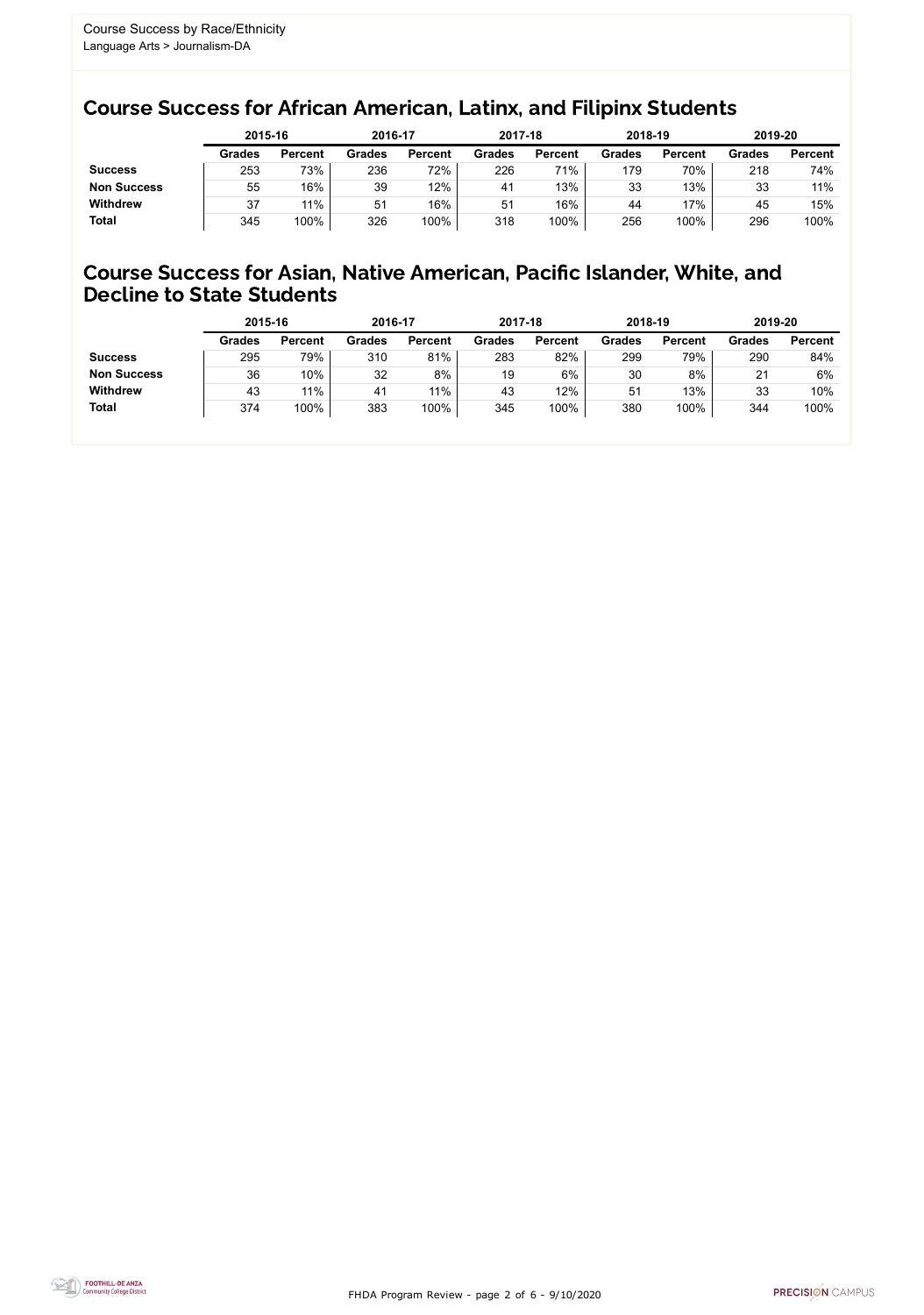

Some courses may continue to be listed but no longer have data due to renumbering or because the course was not offered in the past five years.



### by Gender

|                     | 2015-16 |                |        | 2016-17        |        | 2017-18        | 2018-19 |                | 2019-20 |                |
|---------------------|---------|----------------|--------|----------------|--------|----------------|---------|----------------|---------|----------------|
|                     | Enr     | <b>Percent</b> | Enr    | <b>Percent</b> | Enr    | <b>Percent</b> | Enr     | <b>Percent</b> | Enr     | <b>Percent</b> |
| Female              | 354     | 49%            | 353    | 50%            | 328    | 49%            | 320     | 50%            | 345     | 54%            |
| <b>Male</b>         | 362     | 50%            | 353    | 50%            | 333    | 50%            | 305     | 48%            | 286     | 45%            |
| <b>Not Reported</b> |         | 0%             | ঽ<br>ບ | 0%             | ◠<br>∼ | 0%             | 11      | 2%             |         | $1\%$          |
| <b>Total</b>        | 719     | 100%           | 709    | 100%           | 663    | 100%           | 636     | 100%           | 640     | 100%           |

## by Ethnicity

|                         |     | 2015-16        |                | 2016-17        |                | 2017-18        |     | 2018-19        | 2019-20 |                |
|-------------------------|-----|----------------|----------------|----------------|----------------|----------------|-----|----------------|---------|----------------|
|                         | Enr | <b>Percent</b> | Enr            | <b>Percent</b> | Enr            | <b>Percent</b> | Enr | <b>Percent</b> | Enr     | <b>Percent</b> |
| <b>African American</b> | 48  | 7%             | 37             | 5%             | 51             | 8%             | 40  | 6%             | 27      | 4%             |
| <b>Asian</b>            | 170 | 24%            | 199            | 28%            | 192            | 29%            | 211 | 33%            | 176     | 28%            |
| <b>Filipinx</b>         | 72  | 10%            | 55             | 8%             | 72             | 11%            | 53  | 8%             | 57      | 9%             |
| Latinx                  | 225 | 31%            | 234            | 33%            | 195            | 29%            | 163 | 26%            | 212     | 33%            |
| <b>Native American</b>  | 11  | 2%             | $\overline{2}$ | $0\%$          | $\overline{2}$ | $0\%$          |     | 1%             | 2       | $0\%$          |
| <b>Pacific Islander</b> | 6   | 1%             | 2              | $0\%$          | 5              | $1\%$          | 10  | 2%             |         | $1\%$          |
| <b>White</b>            | 177 | 25%            | 169            | 24%            | 140            | 21%            | 140 | 22%            | 143     | 22%            |
| <b>Decline to State</b> | 10  | 1%             | 11             | 2%             | 6              | $1\%$          | 12  | 2%             | 16      | 3%             |
| <b>Total</b>            | 719 | 100%           | 709            | 100%           | 663            | 100%           | 636 | 100%           | 640     | 100%           |

### by Age

|              | 2015-16 |                |     | 2016-17        |     | 2017-18        | 2018-19 |                | 2019-20 |                |
|--------------|---------|----------------|-----|----------------|-----|----------------|---------|----------------|---------|----------------|
|              | Enr     | <b>Percent</b> | Enr | <b>Percent</b> | Enr | <b>Percent</b> | Enr     | <b>Percent</b> | Enr     | <b>Percent</b> |
| 19 or less   | 140     | 19%            | 131 | 18%            | 126 | 19%            | 139     | 22%            | 181     | 28%            |
| $20 - 24$    | 420     | 58%            | 428 | 60%            | 399 | 60%            | 329     | 52%            | 340     | 53%            |
| 25-39        | 139     | 19%            | 135 | 19%            | 118 | 18%            | 146     | 23%            | 109     | 17%            |
| $40 +$       | 20      | 3%             | 15  | 2%             | 20  | 3%             | 22      | 3%             | 10      | 2%             |
| <b>Total</b> | 719     | 100%           | 709 | 100%           | 663 | 100%           | 636     | 100%           | 640     | 100%           |

## by Education Level

|                           | 2015-16 |                |     | 2016-17        |     | 2017-18        |     | 2018-19        | 2019-20 |                |
|---------------------------|---------|----------------|-----|----------------|-----|----------------|-----|----------------|---------|----------------|
|                           | Enr     | <b>Percent</b> | Enr | <b>Percent</b> | Enr | <b>Percent</b> | Enr | <b>Percent</b> | Enr     | <b>Percent</b> |
| <b>Bachelor or higher</b> | 17      | 2%             | 19  | 3%             | 19  | 3%             | 32  | 5%             | 19      | 3%             |
| <b>Associate</b>          | 25      | 3%             | 10  | $1\%$          | 20  | 3%             | 12  | 2%             | ხ       | $1\%$          |
| <b>HS/Equivalent</b>      | 641     | 89%            | 636 | 90%            | 603 | 91%            | 555 | 87%            | 580     | 91%            |
| <b>All Other</b>          | 36      | 5%             | 44  | 6%             | 21  | 3%             | 37  | 6%             | 36      | 6%             |
| <b>Total</b>              | 719     | 100%           | 709 | 100%           | 663 | 100%           | 636 | 100%           | 640     | 100%           |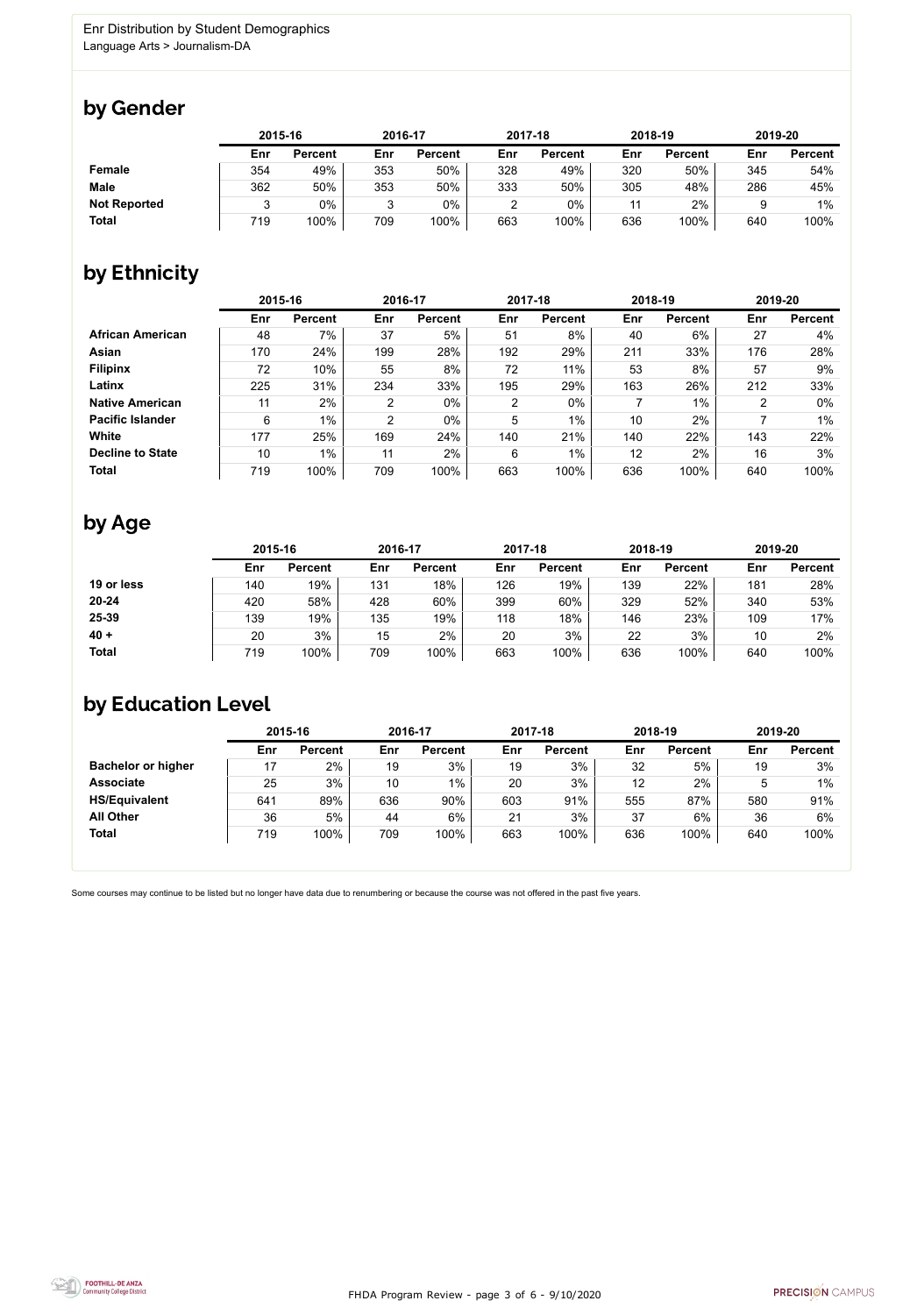FHDA Program Review - page 4 of 6 - 9/10/2020



# Success Rates by Gender

|                     | 2019-20                                                                 |                |               |                |               |                |               |                |  |  |  |  |  |
|---------------------|-------------------------------------------------------------------------|----------------|---------------|----------------|---------------|----------------|---------------|----------------|--|--|--|--|--|
|                     | <b>Withdrew</b><br><b>Total</b><br><b>Non Success</b><br><b>Success</b> |                |               |                |               |                |               |                |  |  |  |  |  |
|                     | <b>Grades</b>                                                           | <b>Percent</b> | <b>Grades</b> | <b>Percent</b> | <b>Grades</b> | <b>Percent</b> | <b>Grades</b> | <b>Percent</b> |  |  |  |  |  |
| Female              | 276                                                                     | 80%            | 25            | 7%             | 44            | 13%            | 345           | 100%           |  |  |  |  |  |
| <b>Male</b>         | 223                                                                     | 78%            | 29            | 10%            | 34            | 12%            | 286           | 100%           |  |  |  |  |  |
| <b>Not Reported</b> |                                                                         | 100%           |               | 0%             |               | $0\%$          |               | 100%           |  |  |  |  |  |
| All                 | 508                                                                     | 79%            | 54            | 8%             | 78            | 12%            | 640           | 100%           |  |  |  |  |  |

|                     |                | 2018-19        |                    |                 |               |                |               |                |  |  |  |  |  |  |
|---------------------|----------------|----------------|--------------------|-----------------|---------------|----------------|---------------|----------------|--|--|--|--|--|--|
|                     | <b>Success</b> |                | <b>Non Success</b> | <b>Withdrew</b> |               |                | <b>Total</b>  |                |  |  |  |  |  |  |
|                     | <b>Grades</b>  | <b>Percent</b> | <b>Grades</b>      | <b>Percent</b>  | <b>Grades</b> | <b>Percent</b> | <b>Grades</b> | <b>Percent</b> |  |  |  |  |  |  |
| <b>Female</b>       | 249            | 78%            | 27                 | 8%              | 44            | 14%            | 320           | 100%           |  |  |  |  |  |  |
| <b>Male</b>         | 224            | 73%            | 34                 | 11%             | 47            | 15%            | 305           | 100%           |  |  |  |  |  |  |
| <b>Not Reported</b> | ხ              | 45%            |                    | 18%             | 4             | 36%            | 11            | 100%           |  |  |  |  |  |  |
| All                 | 478            | 75%            | 63                 | 10%             | 95            | 15%            | 636           | 100%           |  |  |  |  |  |  |

|                     |               | 2017-18                                                                 |               |                |               |                |               |                |  |  |  |  |  |  |
|---------------------|---------------|-------------------------------------------------------------------------|---------------|----------------|---------------|----------------|---------------|----------------|--|--|--|--|--|--|
|                     |               | <b>Withdrew</b><br><b>Total</b><br><b>Non Success</b><br><b>Success</b> |               |                |               |                |               |                |  |  |  |  |  |  |
|                     | <b>Grades</b> | <b>Percent</b>                                                          | <b>Grades</b> | <b>Percent</b> | <b>Grades</b> | <b>Percent</b> | <b>Grades</b> | <b>Percent</b> |  |  |  |  |  |  |
| <b>Female</b>       | 246           | 75%                                                                     | 36            | 11%            | 46            | 14%            | 328           | 100%           |  |  |  |  |  |  |
| <b>Male</b>         | 262           | 79%                                                                     | 24            | 7%             | 47            | 14%            | 333           | 100%           |  |  |  |  |  |  |
| <b>Not Reported</b> |               | 50%                                                                     |               | 0%             |               | 50%            |               | 100%           |  |  |  |  |  |  |
| All                 | 509           | 77%                                                                     | 60            | 9%             | 94            | 14%            | 663           | 100%           |  |  |  |  |  |  |

|                     |                                                         |                |               | 2016-17        |               |                |               |                |
|---------------------|---------------------------------------------------------|----------------|---------------|----------------|---------------|----------------|---------------|----------------|
|                     | <b>Withdrew</b><br><b>Non Success</b><br><b>Success</b> |                |               |                |               |                | <b>Total</b>  |                |
|                     | <b>Grades</b>                                           | <b>Percent</b> | <b>Grades</b> | <b>Percent</b> | <b>Grades</b> | <b>Percent</b> | <b>Grades</b> | <b>Percent</b> |
| <b>Female</b>       | 271                                                     | 77%            | 29            | 8%             | 53            | 15%            | 353           | 100%           |
| <b>Male</b>         | 272                                                     | 77%            | 42            | 12%            | 39            | 11%            | 353           | 100%           |
| <b>Not Reported</b> |                                                         | 100%           |               | 0%             |               | $0\%$          | 3             | 100%           |
| All                 | 546                                                     | 77%            | 71            | 10%            | 92            | 13%            | 709           | 100%           |

|                     |               |                                                                  |               | 2015-16        |               |                |               |                |
|---------------------|---------------|------------------------------------------------------------------|---------------|----------------|---------------|----------------|---------------|----------------|
|                     |               | Withdrew<br><b>Total</b><br><b>Non Success</b><br><b>Success</b> |               |                |               |                |               |                |
|                     | <b>Grades</b> | <b>Percent</b>                                                   | <b>Grades</b> | <b>Percent</b> | <b>Grades</b> | <b>Percent</b> | <b>Grades</b> | <b>Percent</b> |
| Female              | 269           | 76%                                                              | 53            | 15%            | 32            | 9%             | 354           | 100%           |
| <b>Male</b>         | 277           | 77%                                                              | 37            | 10%            | 48            | 13%            | 362           | 100%           |
| <b>Not Reported</b> |               | 67%                                                              |               | 33%            | 0             | $0\%$          | 3             | 100%           |
| All                 | 548           | 76%                                                              | 91            | 13%            | 80            | 11%            | 719           | 100%           |

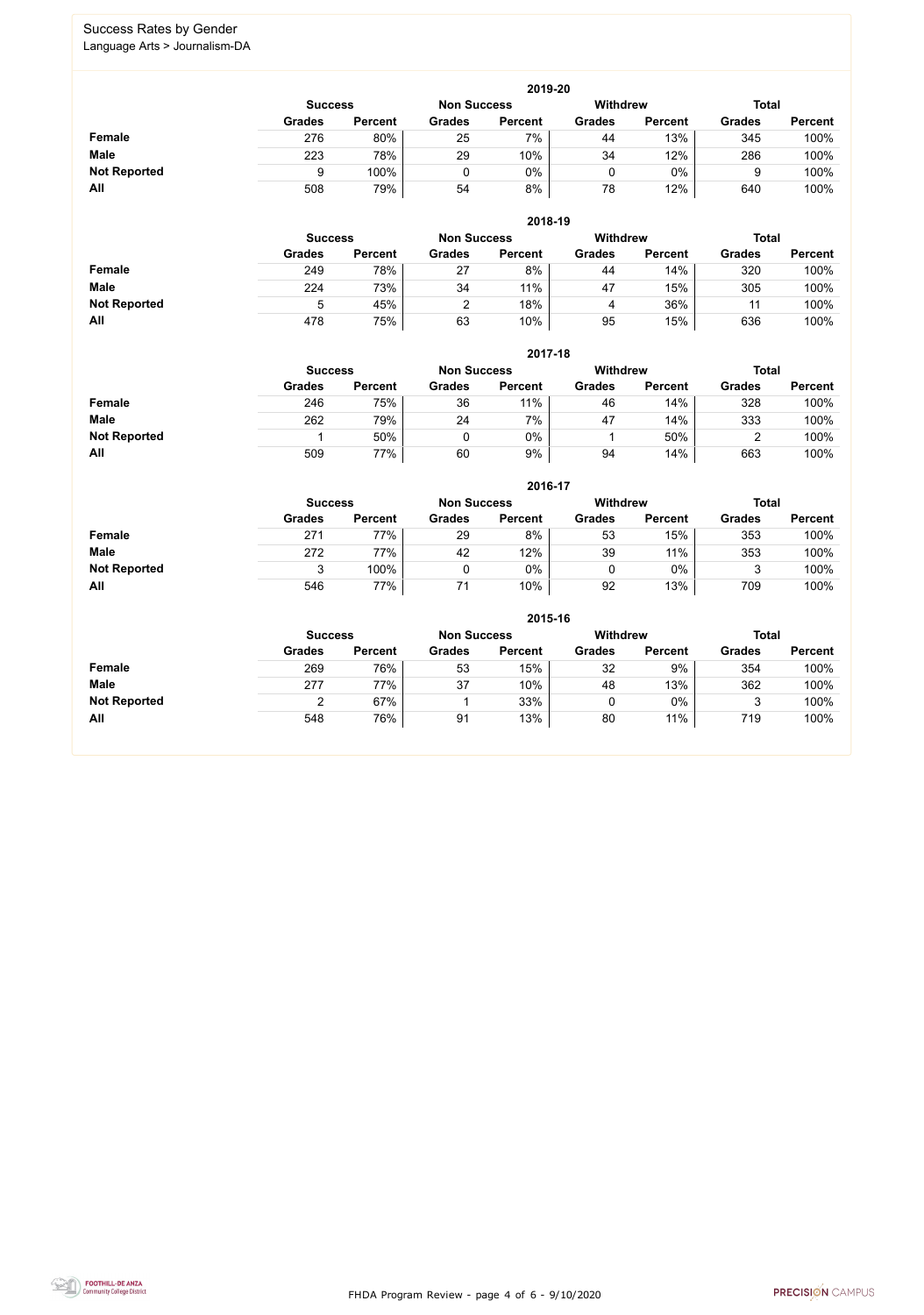FHDA Program Review - page 5 of 6 - 9/10/2020



# Success Rates by Age

|            |                |                |                    | 2019-20        |                 |                |               |                |
|------------|----------------|----------------|--------------------|----------------|-----------------|----------------|---------------|----------------|
|            | <b>Success</b> |                | <b>Non Success</b> |                | <b>Withdrew</b> |                | <b>Total</b>  |                |
|            | <b>Grades</b>  | <b>Percent</b> | <b>Grades</b>      | <b>Percent</b> | <b>Grades</b>   | <b>Percent</b> | <b>Grades</b> | <b>Percent</b> |
| 19 or less | 148            | 82%            | 14                 | 8%             | 19              | 10%            | 181           | 100%           |
| $20 - 24$  | 264            | 78%            | 32                 | 9%             | 44              | 13%            | 340           | 100%           |
| 25-39      | 87             | 80%            | 8                  | 7%             | 14              | 13%            | 109           | 100%           |
| $40 +$     |                | 90%            | 0                  | 0%             |                 | 10%            | 10            | 100%           |
| All        | 508            | 79%            | 54                 | 8%             | 78              | 12%            | 640           | 100%           |

|            |                |                |                    | 2018-19        |                 |                |               |                |
|------------|----------------|----------------|--------------------|----------------|-----------------|----------------|---------------|----------------|
|            | <b>Success</b> |                | <b>Non Success</b> |                | <b>Withdrew</b> |                | <b>Total</b>  |                |
|            | <b>Grades</b>  | <b>Percent</b> | <b>Grades</b>      | <b>Percent</b> | <b>Grades</b>   | <b>Percent</b> | <b>Grades</b> | <b>Percent</b> |
| 19 or less | 109            | 78%            | 13                 | 9%             | 17              | 12%            | 139           | 100%           |
| $20 - 24$  | 246            | 75%            | 35                 | 11%            | 48              | 15%            | 329           | 100%           |
| 25-39      | 108            | 74%            | 13                 | 9%             | 25              | 17%            | 146           | 100%           |
| $40 +$     | 15             | 68%            | 2                  | 9%             | 5               | 23%            | 22            | 100%           |
| All        | 478            | 75%            | 63                 | 10%            | 95              | 15%            | 636           | 100%           |

|            |                                      |                |               | 2017-18        |               |                 |               |                |
|------------|--------------------------------------|----------------|---------------|----------------|---------------|-----------------|---------------|----------------|
|            | <b>Non Success</b><br><b>Success</b> |                |               |                |               | <b>Withdrew</b> | <b>Total</b>  |                |
|            | <b>Grades</b>                        | <b>Percent</b> | <b>Grades</b> | <b>Percent</b> | <b>Grades</b> | <b>Percent</b>  | <b>Grades</b> | <b>Percent</b> |
| 19 or less | 96                                   | 76%            | 13            | 10%            |               | 13%             | 126           | 100%           |
| $20 - 24$  | 312                                  | 78%            | 32            | 8%             | 55            | 14%             | 399           | 100%           |
| 25-39      | 83                                   | 70%            | 15            | 13%            | 20            | 17%             | 118           | 100%           |
| $40 +$     | 18                                   | 90%            | $\mathbf 0$   | 0%             | 2             | 10%             | 20            | 100%           |
| All        | 509                                  | 77%            | 60            | 9%             | 94            | 14%             | 663           | 100%           |

|            |                |                    |               | 2016-17         |               |                |               |                |
|------------|----------------|--------------------|---------------|-----------------|---------------|----------------|---------------|----------------|
|            | <b>Success</b> | <b>Non Success</b> |               | <b>Withdrew</b> |               | <b>Total</b>   |               |                |
|            | <b>Grades</b>  | <b>Percent</b>     | <b>Grades</b> | <b>Percent</b>  | <b>Grades</b> | <b>Percent</b> | <b>Grades</b> | <b>Percent</b> |
| 19 or less | 110            | 84%                | 9             | 7%              | 12            | 9%             | 131           | 100%           |
| 20-24      | 319            | 75%                | 51            | 12%             | 58            | 14%            | 428           | 100%           |
| 25-39      | 102            | 76%                | 11            | 8%              | 22            | 16%            | 135           | 100%           |
| $40 +$     | 15             | 100%               | 0             | $0\%$           | 0             | $0\%$          | 15            | 100%           |
| <b>All</b> | 546            | 77%                | 71            | 10%             | 92            | 13%            | 709           | 100%           |

|            |                |                    |               | 2015-16         |               |                |               |                |
|------------|----------------|--------------------|---------------|-----------------|---------------|----------------|---------------|----------------|
|            | <b>Success</b> | <b>Non Success</b> |               | <b>Withdrew</b> |               | <b>Total</b>   |               |                |
|            | <b>Grades</b>  | <b>Percent</b>     | <b>Grades</b> | <b>Percent</b>  | <b>Grades</b> | <b>Percent</b> | <b>Grades</b> | <b>Percent</b> |
| 19 or less | 108            | 77%                | 17            | 12%             | 15            | 11%            | 140           | 100%           |
| $20 - 24$  | 323            | 77%                | 51            | 12%             | 46            | 11%            | 420           | 100%           |
| 25-39      | 103            | 74%                | 19            | 14%             | 17            | 12%            | 139           | 100%           |
| $40 +$     | 14             | 70%                | 4             | 20%             | 2             | 10%            | 20            | 100%           |
| All        | 548            | 76%                | 91            | 13%             | 80            | 11%            | 719           | 100%           |